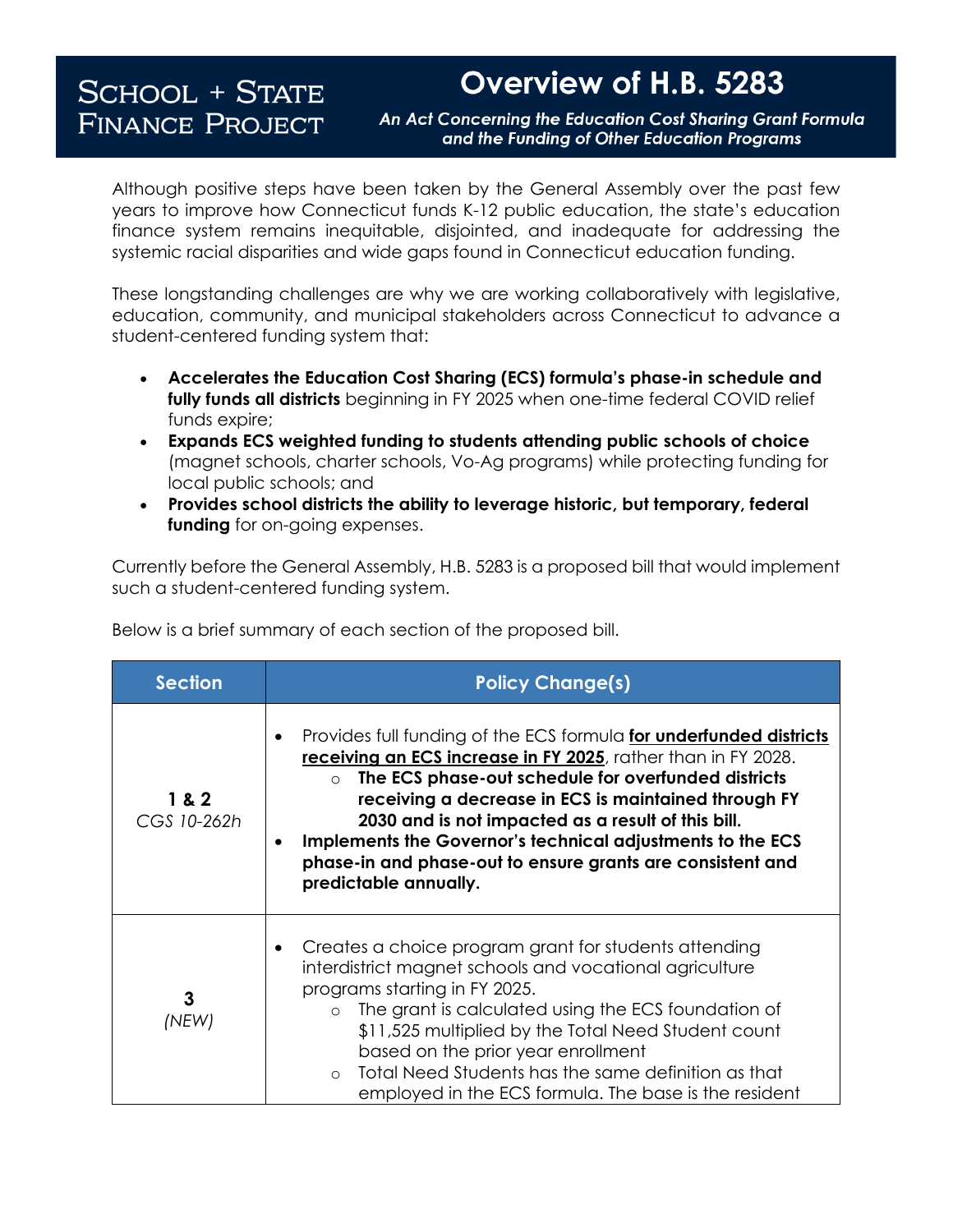| <b>Section</b>   | <b>Policy Change(s)</b>                                                                                                                                                                                                                                                                                                                                                                                                                                                                                                                                                                                                                                                                                                                                                                                                                                                                                                                                                                                                                                                                                                                                                                                                                                                                                                                                                                                                                                                                                                                                  |
|------------------|----------------------------------------------------------------------------------------------------------------------------------------------------------------------------------------------------------------------------------------------------------------------------------------------------------------------------------------------------------------------------------------------------------------------------------------------------------------------------------------------------------------------------------------------------------------------------------------------------------------------------------------------------------------------------------------------------------------------------------------------------------------------------------------------------------------------------------------------------------------------------------------------------------------------------------------------------------------------------------------------------------------------------------------------------------------------------------------------------------------------------------------------------------------------------------------------------------------------------------------------------------------------------------------------------------------------------------------------------------------------------------------------------------------------------------------------------------------------------------------------------------------------------------------------------------|
|                  | student count, which is then modified as follows: an<br>additional weight of 30% for each student who is eligible<br>for free or reduced-price Lunch (FRPL), an additional 15%<br>for each student who resides in a district where 60% or<br>more of the students qualify for FRPL, and an additional<br>25% for each student who is an English Learner.<br>Districts participating in interdistrict magnet schools operated<br>by local or regional boards of education and vocational<br>agriculture programs will receive a choice program grant for<br>each student that is in an amount equal to the ECS grant of the<br>sending district, which is reflective of community need.<br>Operators of interdistrict magnet schools not operated by local<br>or regional boards of education receive the following choice<br>program grant:<br>ECS foundation multiplied by Total Need Students based<br>$\circ$<br>on the prior year enrollment of the magnet school<br>The calculation of Total Need Students is the same for<br>$\circ$<br>other public choice programs as summarized above.<br>However, an additional 15% per student is added to an<br>interdistrict magnet school operator's Total Need<br>Student count if the magnet school is assisting the State<br>in meeting its obligations under the Sheff v. O'Neill court<br>case.<br>Provides annual growth for RESC choice grants starting in FY<br>2026 by increasing the foundation by the greater of the<br>increase in personal income or the percentage increase in<br>inflation. |
| 4<br>(NEW)       | Requires the State Department of Education to calculate<br>estimated choice program grants for FY 2025, and annually<br>thereafter, for local public school districts, interdistrict magnet<br>schools, vocational agricultural programs, and charter schools,<br>and provide estimated grants to each district or choice<br>program operator by January 1, 2024.                                                                                                                                                                                                                                                                                                                                                                                                                                                                                                                                                                                                                                                                                                                                                                                                                                                                                                                                                                                                                                                                                                                                                                                        |
| 5<br>CGS 10-2641 | Clarifies current practice that students enrolled in interdistrict<br>magnet schools are counted in the ECS Resident Student Count<br>of the district in which the student resides, starting in FY 2025.<br>Eliminates the existing interdistrict magnet school state<br>operating grant, starting in FY 2025.<br>Eliminates the requirement that sending towns must support the<br>$\bullet$<br>education of interdistrict magnet school students by paying<br>regular education K-12 tuition, starting in FY 2025.                                                                                                                                                                                                                                                                                                                                                                                                                                                                                                                                                                                                                                                                                                                                                                                                                                                                                                                                                                                                                                     |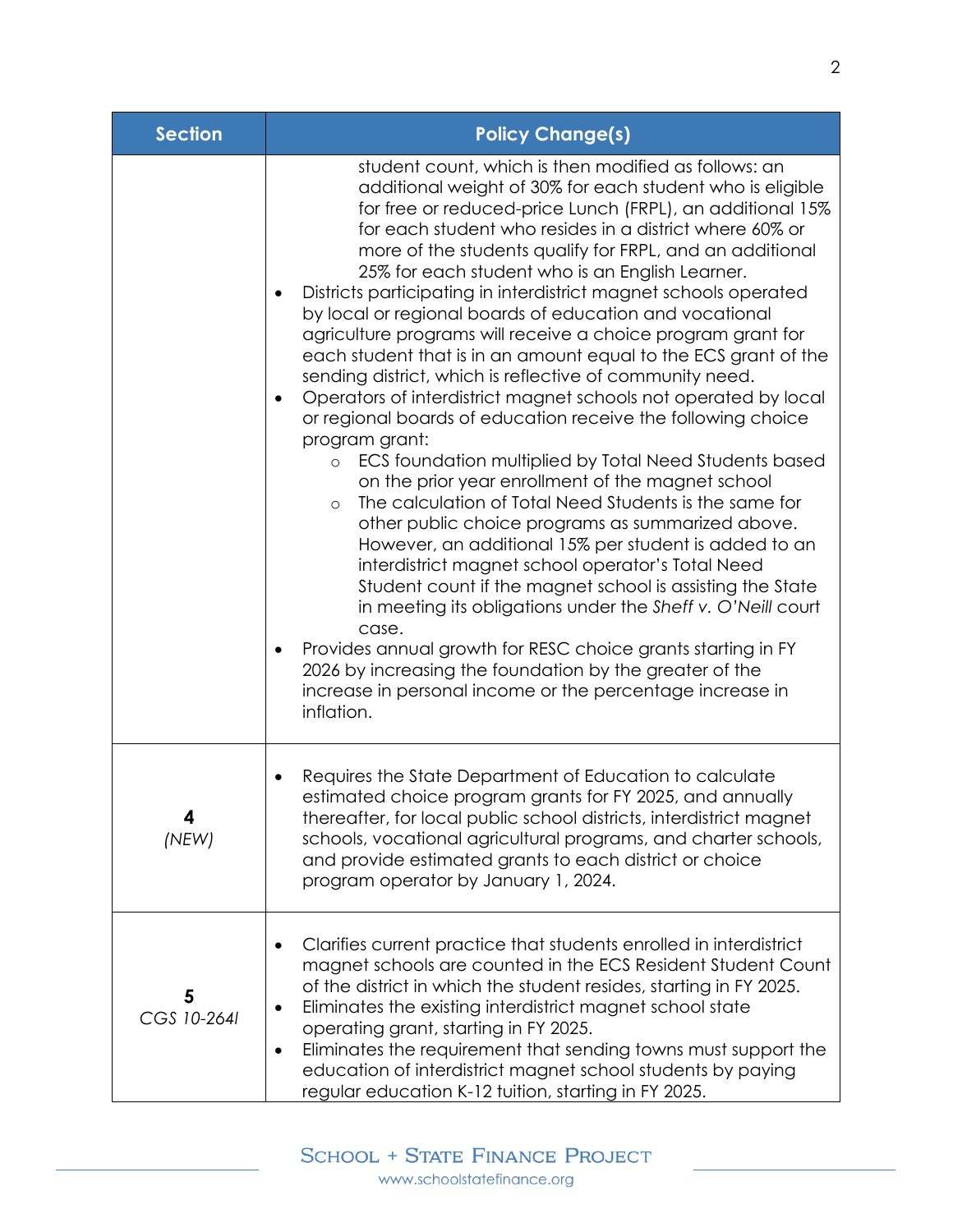| <b>Section</b>      | <b>Policy Change(s)</b>                                                                                                                                                                                                                                                                                                                                                                                                                                                                                                                                                                                                                                                                                                                                                                                                                             |
|---------------------|-----------------------------------------------------------------------------------------------------------------------------------------------------------------------------------------------------------------------------------------------------------------------------------------------------------------------------------------------------------------------------------------------------------------------------------------------------------------------------------------------------------------------------------------------------------------------------------------------------------------------------------------------------------------------------------------------------------------------------------------------------------------------------------------------------------------------------------------------------|
|                     | Removes the ability for interdistrict magnet school operators to<br>$\bullet$<br>charge regular education K-12 tuition, starting in FY 2025.<br>Entitles interdistrict magnet school operators to the choice<br>$\bullet$<br>program grant created in Sec. 2 in FY 2025 and future years.<br>Holds interdistrict magnet school operators harmless if choice<br>grant is less than FY 2024 state aid plus tuition per student.<br>Prohibits local or regional boards of education operating Sheff<br>interdistrict magnet schools from charging K-12 regular<br>education tuition starting in FY 2025.<br>To the extent the foundation increases are not provided by the<br>General Assembly, the bill allows RESCs to charge tuition in that<br>year in an amount equal to the foundation increase.                                                 |
| 6<br>CGS 10-2640(b) | Prohibits RESCs operating Sheff interdistrict magnet schools from<br>charging K-12 regular education tuition starting in FY 2025.                                                                                                                                                                                                                                                                                                                                                                                                                                                                                                                                                                                                                                                                                                                   |
| CGS 10-66ee(d)      | Continues the phase-in of the charter school weighted grant<br>formula based on student need, established in PA 21-2, into FY<br>2024.<br>Provides full funding of the charter school weighted grant<br>formula in FY 2025 and future years.<br>Provides annual growth for charter school grants starting in FY<br>$\bullet$<br>2026 by increasing the foundation by the greater of the<br>increase in personal income or the percentage increase in<br>inflation.                                                                                                                                                                                                                                                                                                                                                                                  |
| 8<br>CGS 10-65      | Eliminates the existing state vocational agriculture program<br>grant, including bonus grants above the basic per-student<br>amount, starting in FY 2025.<br>Entitles operators of vocational agriculture programs to per<br>student grants based on Sec. 2 ((ECS Foundation X Total Need<br>Students) / Resident Student Count of the sending town),<br>starting in FY 25.<br>Holds operators of vocational agriculture programs harmless if<br>choice grant is less than FY 2024 state aid plus tuition per<br>student.<br>Prohibits operators of vocational agriculture programs from<br>charging full-time regular education tuition starting in FY 2025.<br>Clarifies that students enrolled in vocational agriculture<br>$\bullet$<br>programs are counted in the ECS Resident Student Count of<br>the district in which the student resides. |